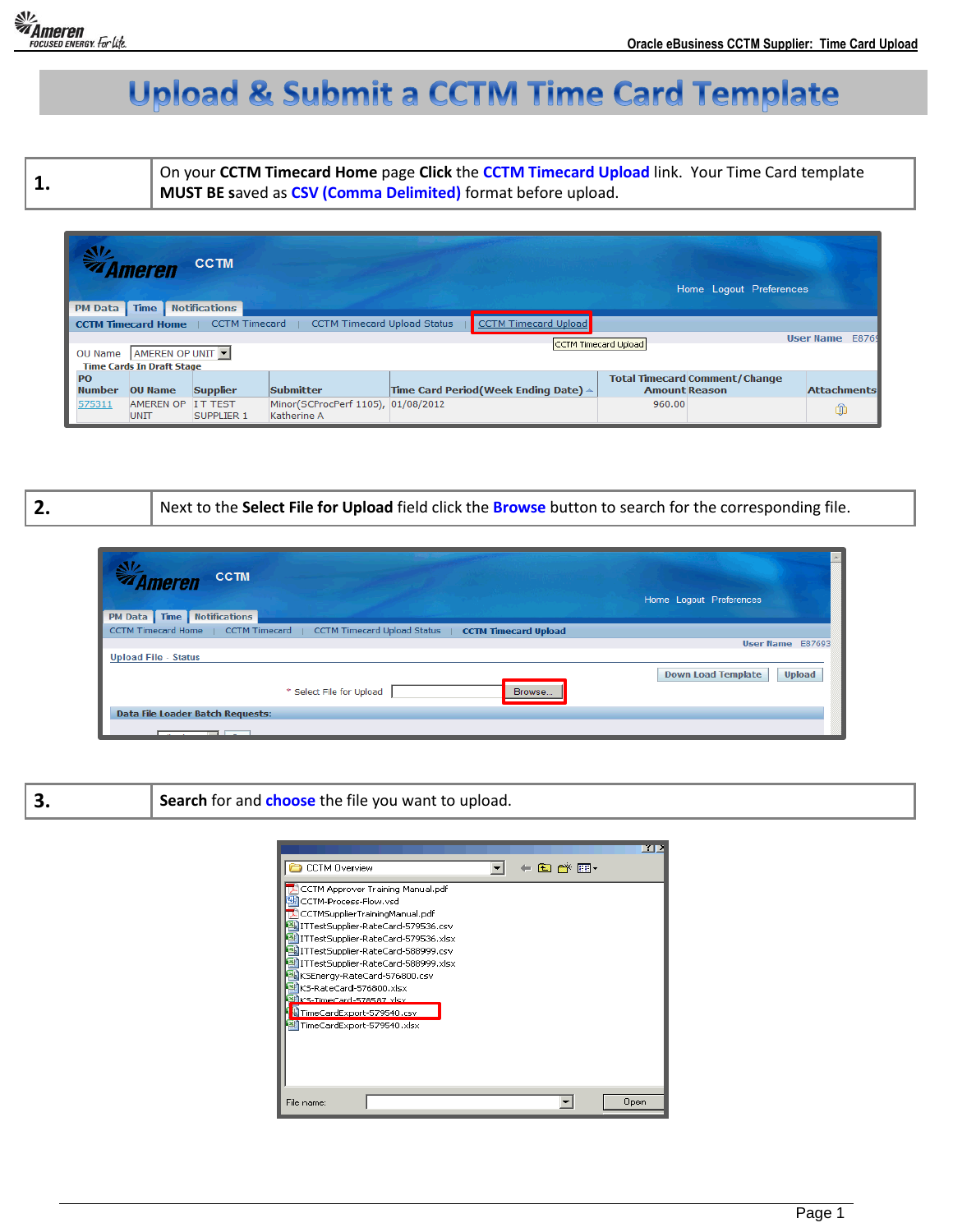|                                                                                         | The Select File for Upload field will be populated. Click the Upload button to launch the Batch Request. |  |  |  |  |  |  |  |  |  |  |
|-----------------------------------------------------------------------------------------|----------------------------------------------------------------------------------------------------------|--|--|--|--|--|--|--|--|--|--|
| <b>CCTM</b>                                                                             |                                                                                                          |  |  |  |  |  |  |  |  |  |  |
| <b>PM Data</b>   Time   Notifications                                                   | Home Logout Preferences                                                                                  |  |  |  |  |  |  |  |  |  |  |
| CCTM Timecard Home   CCTM Timecard   CCTM Timecard Upload Status   CCTM Timecard Upload |                                                                                                          |  |  |  |  |  |  |  |  |  |  |
| <b>Upload File - Status</b>                                                             | User Name E8769                                                                                          |  |  |  |  |  |  |  |  |  |  |
| * Select File for Upload C:\Documents and Setting Browse                                | <b>Upload</b><br>Down Load Template<br>Upload                                                            |  |  |  |  |  |  |  |  |  |  |

**5.** The page will refresh to display a **Confirmation** message stating the **Batch was launched successfully**.

| <b>CCTM</b><br><i><b>Ameren</b></i><br><b>PM Data</b> Time Notifications                           | Home Logout Preferences                    |
|----------------------------------------------------------------------------------------------------|--------------------------------------------|
| CCTM Timecard Home   CCTM Timecard  <br>CCTM Timecard Upload Status<br><b>CCTM Timecard Upload</b> |                                            |
|                                                                                                    | User Name E876                             |
| å.<br>Confirmation<br>The Batch Number 28832148 has been launched sucessfully.                     |                                            |
| <b>Upload File - Status</b>                                                                        |                                            |
| * Select File for Upload<br>Browse                                                                 | <b>Down Load Template</b><br><b>Upload</b> |
| Data File Loader Batch Requests:                                                                   |                                            |

| 6. | As the Batch runs, the Status progresses from Pending to Running to Completed. Click the Go button to<br>refresh the page and monitor the Status.                                                                                                                                                                                                                                                                                                                                                                                                                                                                                                                                                                                                                                                                                                                |
|----|------------------------------------------------------------------------------------------------------------------------------------------------------------------------------------------------------------------------------------------------------------------------------------------------------------------------------------------------------------------------------------------------------------------------------------------------------------------------------------------------------------------------------------------------------------------------------------------------------------------------------------------------------------------------------------------------------------------------------------------------------------------------------------------------------------------------------------------------------------------|
| 7. | When the batch is Completed, you will see a number for Successful Lines - Number of Time Card lines in<br>which all cells are populated as required and contain valid data. For Rejected Lines - Number of Time Card<br>lines in which at least one cell is not populated as required or does not contain valid data. The Details icon<br>will be blue and active, click it to view Time Card errors. The Rejections page displays the Time Card Line<br>Number that failed, the Field Type, an Error Description and the Suggested Corrective Action. Since the<br>Time Card template includes a Header line, the Line Number indicated will refer to the following Line<br>Number in your Time Card file. If one Time Card line is Rejected, the entire upload is rejected. Correct<br>the errors and re-upload the Time Card template using the same process. |
| 8. | With a successful upload Click the <b>CCTM Timecard Home</b> link.                                                                                                                                                                                                                                                                                                                                                                                                                                                                                                                                                                                                                                                                                                                                                                                               |

|                                            | <b>PM Data   Time   Notifications</b>                                                                                  |                                        |               |                   |  |                           |   |                                                  |  |  |  |  |  |  |
|--------------------------------------------|------------------------------------------------------------------------------------------------------------------------|----------------------------------------|---------------|-------------------|--|---------------------------|---|--------------------------------------------------|--|--|--|--|--|--|
|                                            | <b>CCTM Timecard Home</b><br><b>CCTM Timecard Upload Status</b><br><b>CCTM Timecard</b><br><b>CCTM Timecard Upload</b> |                                        |               |                   |  |                           |   |                                                  |  |  |  |  |  |  |
|                                            | <b>User Name</b><br>E876                                                                                               |                                        |               |                   |  |                           |   |                                                  |  |  |  |  |  |  |
| Upload File - StatusCTM Timecard Home      |                                                                                                                        |                                        |               |                   |  |                           |   |                                                  |  |  |  |  |  |  |
| <b>Upload</b><br><b>Down Load Template</b> |                                                                                                                        |                                        |               |                   |  |                           |   |                                                  |  |  |  |  |  |  |
| Browse<br>* Select File for Upload         |                                                                                                                        |                                        |               |                   |  |                           |   |                                                  |  |  |  |  |  |  |
|                                            | Data File Loader Batch Requests:                                                                                       |                                        |               |                   |  |                           |   |                                                  |  |  |  |  |  |  |
| View By                                    | All Jobs<br>Go<br>▼                                                                                                    |                                        |               |                   |  |                           |   |                                                  |  |  |  |  |  |  |
| Data File                                  | <b>Batch Number</b>                                                                                                    |                                        |               | <b>Successful</b> |  | <b>Rejected Batch Run</b> |   |                                                  |  |  |  |  |  |  |
| <b>Type</b>                                |                                                                                                                        | <b>File</b>                            | <b>Status</b> | <b>Lines</b>      |  | <b>Lines Date</b>         |   | <b>Details Comments</b>                          |  |  |  |  |  |  |
| <b>Time Card</b>                           |                                                                                                                        | 28832148 TimeCardExport-<br>579540.csv | Completed     | 9                 |  | 006/22/2012               | 圓 | The batch request has completed<br>successfully. |  |  |  |  |  |  |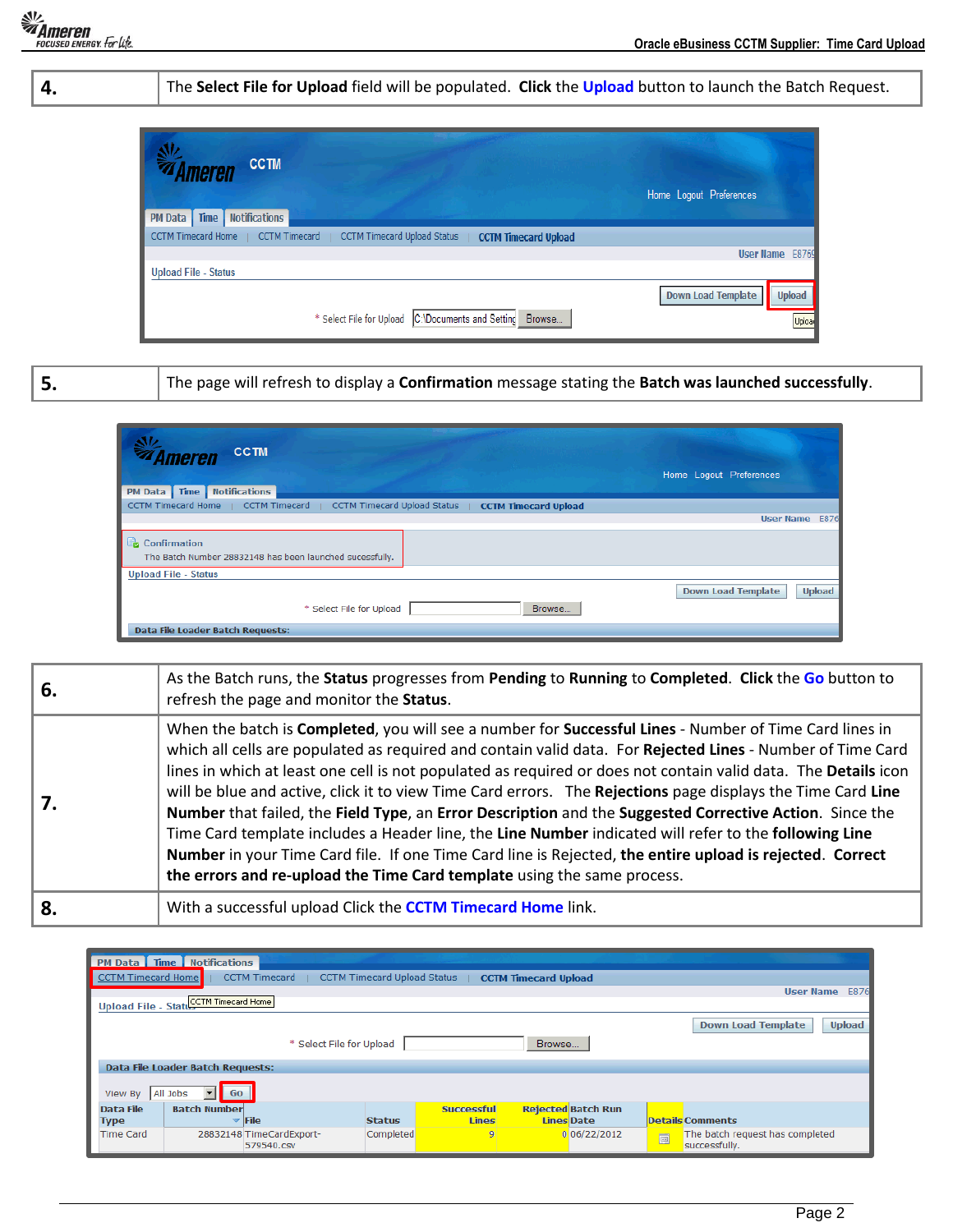**9.** On your **CCTM Timecard Home** page you will see the Time Card you have just uploaded in the **Time Cards in Draft Stage** section. To view your Time Card online click the **PO Number** link.

| PM Data Time               |                                     | <b>Notifications</b>                |                                                   |                                                                                                                        |          |                                                              |                          |
|----------------------------|-------------------------------------|-------------------------------------|---------------------------------------------------|------------------------------------------------------------------------------------------------------------------------|----------|--------------------------------------------------------------|--------------------------|
|                            | <b>CCTM Timecard Home</b>           | CCTM Timecard                       | <b>CCTM Timecard Upload Status</b>                | <b>CCTM Timecard Upload</b>                                                                                            |          |                                                              |                          |
|                            |                                     |                                     |                                                   |                                                                                                                        |          |                                                              | <b>User Name</b><br>E876 |
| OU Name                    | AMEREN OP UNIT                      |                                     |                                                   |                                                                                                                        |          |                                                              |                          |
|                            | <b>Time Cards In Draft Stage</b>    |                                     |                                                   |                                                                                                                        |          |                                                              |                          |
| <b>PO</b><br><b>Number</b> | <b>OU Name</b>                      | <b>Supplier</b>                     | Submitter                                         | Time Card Period (Week Ending Date) $\triangle$                                                                        |          | <b>Total Timecard Comment/Change</b><br><b>Amount Reason</b> | <b>Attachments</b>       |
| 575311                     | <b>AMEREN OP</b><br><b>UNIT</b>     | IT TEST<br><b>SUPPLIER 1</b>        | Minor(SCProcPerf 1105), 01/08/2012<br>Katherine A |                                                                                                                        | 960.00   |                                                              | ⋒                        |
| 579540                     | <b>AMEREN OP</b><br><b>UNIT</b>     | <b>IT TEST</b><br><b>SUPPLIER 1</b> | Minor(SCProcPerf 1105),<br>Katherine A            | 05/13/2012                                                                                                             | 5,536.11 |                                                              |                          |
|                            | Tin 579540 In Pending Stage         |                                     |                                                   |                                                                                                                        |          |                                                              |                          |
|                            |                                     |                                     |                                                   |                                                                                                                        |          | <b>Total Timecard Comment/Change</b>                         |                          |
| <b>Number</b>              | <b>OU Name</b>                      | <b>Supplier</b>                     | Submitter                                         | Time Card Period(Week Ending Date) $\triangle$                                                                         |          | <b>Amount Reason</b>                                         | <b>Attachments</b>       |
| 589220                     | <b>AMEREN OP</b><br><b>UNIT</b>     | <b>IT TEST</b><br><b>SUPPLIER 1</b> | Minor(SCProcPerf 1105), 06/03/2012<br>Katherine A |                                                                                                                        | 2,736.86 |                                                              | ⋒                        |
|                            | <b>Time Cards In Approved Stage</b> |                                     |                                                   |                                                                                                                        |          |                                                              |                          |
| <b>PO Number</b>           |                                     |                                     |                                                   | Oll Name Sunnlier Suhmitter Time Card Period(Week Ending Date) Total Timecard Amount Comment/Change Reason Attachments |          |                                                              |                          |

| 10. | At the bottom of the page you will see Labor, Equipment, Material and Expense tabs. You can Click on<br>each Tab view Time Card Details which correspond to the sections populated in your Time Card template. |
|-----|----------------------------------------------------------------------------------------------------------------------------------------------------------------------------------------------------------------|
| 11. | To view your Time Card in Edit mode and prepare for submittal Click the Select All link.                                                                                                                       |
| 12. | Click the Timecard Listing Mode dropdown arrow.                                                                                                                                                                |

|                             |                                                                                                            |                          |                                   |                                                                                                                                                                                                            |      |                                         |                               |              |  |                                                                                       | <b>Production of the Association Community</b> |    |                              |               |                |          |                             |        |
|-----------------------------|------------------------------------------------------------------------------------------------------------|--------------------------|-----------------------------------|------------------------------------------------------------------------------------------------------------------------------------------------------------------------------------------------------------|------|-----------------------------------------|-------------------------------|--------------|--|---------------------------------------------------------------------------------------|------------------------------------------------|----|------------------------------|---------------|----------------|----------|-----------------------------|--------|
|                             |                                                                                                            | <b>Time Card Details</b> |                                   |                                                                                                                                                                                                            |      |                                         |                               |              |  |                                                                                       |                                                |    |                              |               |                |          |                             |        |
|                             |                                                                                                            |                          | Entry Type Individual, Daily      |                                                                                                                                                                                                            |      |                                         |                               |              |  | Time Card Period(Week Ending Date) 05/13/2012                                         |                                                |    |                              |               | Total Hours 88 |          | Total Amount 5              |        |
| Total Labor Amount 5,177.50 |                                                                                                            |                          |                                   |                                                                                                                                                                                                            |      |                                         | Total Equipment Amount 165.20 |              |  |                                                                                       |                                                |    | Total Material Amount 106.87 |               |                |          | <b>Total Expense Amount</b> |        |
|                             | Vendor Reference Number<br>* Attachments None Add                                                          |                          |                                   |                                                                                                                                                                                                            |      |                                         | 50643                         |              |  |                                                                                       |                                                |    |                              | Change Reason |                |          |                             |        |
|                             | TIP Attachment(s) with supporting documentation is required to submit a time card or a time card revision. |                          |                                   |                                                                                                                                                                                                            |      |                                         |                               |              |  |                                                                                       |                                                |    |                              |               |                |          |                             |        |
|                             |                                                                                                            |                          |                                   |                                                                                                                                                                                                            |      |                                         |                               |              |  |                                                                                       |                                                |    |                              |               |                |          |                             |        |
|                             |                                                                                                            |                          | Timecard Listing Mode    All      |                                                                                                                                                                                                            |      | <b>Go</b>                               |                               |              |  |                                                                                       |                                                |    |                              |               |                |          |                             |        |
|                             |                                                                                                            |                          |                                   | TIP To update a Time Card, select the Time Card's status from the Time Card Listing Mode drop-down list and click Go button. You cannot update a Time Card when the T<br>Mode is set to 'ALL' or 'Receipt' |      |                                         |                               |              |  |                                                                                       |                                                |    |                              |               |                |          |                             |        |
|                             |                                                                                                            |                          |                                   | Labor Equipment Material Expense                                                                                                                                                                           |      |                                         |                               |              |  |                                                                                       |                                                |    |                              |               |                |          |                             |        |
|                             |                                                                                                            | <b>Labor Details</b>     |                                   |                                                                                                                                                                                                            |      |                                         |                               |              |  |                                                                                       |                                                |    |                              |               |                |          |                             |        |
|                             |                                                                                                            |                          |                                   |                                                                                                                                                                                                            |      |                                         |                               |              |  |                                                                                       |                                                |    |                              |               |                |          |                             |        |
|                             |                                                                                                            |                          | Select None                       |                                                                                                                                                                                                            |      |                                         |                               |              |  |                                                                                       |                                                |    |                              |               |                |          |                             |        |
|                             |                                                                                                            |                          | <b>PO Line</b>                    |                                                                                                                                                                                                            |      | <b>Craft Combination</b>                |                               |              |  | Badge Consultant Mon, May Tue, May Wed, May Thu, May Fri, May Sat, May Sun, May Total |                                                |    |                              |               |                |          |                             |        |
|                             |                                                                                                            |                          | <b>Select Status Number Craft</b> |                                                                                                                                                                                                            |      | Local WorkType RateType UOM Number Name |                               |              |  |                                                                                       | 07                                             | 08 | 09                           | 10            | 11             | $12$     | 13                          | Hours/ |
|                             |                                                                                                            | Draft 1                  |                                   | <b>OPERATOR</b>                                                                                                                                                                                            | 520  |                                         | <b>ST</b>                     | <b>Hours</b> |  | Jered Evans 5                                                                         |                                                | 5  | 5                            | $\Omega$      | 0              | $\Omega$ | $\Omega$                    | 15     |
|                             | ⊽                                                                                                          |                          |                                   |                                                                                                                                                                                                            |      |                                         |                               |              |  |                                                                                       |                                                |    |                              |               |                |          |                             |        |
|                             |                                                                                                            |                          |                                   |                                                                                                                                                                                                            |      |                                         |                               |              |  |                                                                                       |                                                |    |                              |               |                |          |                             |        |
|                             |                                                                                                            |                          |                                   |                                                                                                                                                                                                            |      |                                         |                               |              |  |                                                                                       |                                                |    |                              |               |                |          |                             |        |
|                             |                                                                                                            | Draft                    | 11                                | <b>LABORER</b>                                                                                                                                                                                             | 1084 |                                         | <b>ST</b>                     | <b>Hours</b> |  | Tom Smith 4                                                                           |                                                |    | 5                            | $\Omega$      | o              | n        | $\Omega$                    | 13     |
|                             | ⊽                                                                                                          |                          |                                   |                                                                                                                                                                                                            |      |                                         |                               |              |  |                                                                                       |                                                |    |                              |               |                |          |                             |        |
|                             |                                                                                                            |                          |                                   |                                                                                                                                                                                                            |      |                                         |                               |              |  |                                                                                       |                                                |    |                              |               |                |          |                             |        |
|                             |                                                                                                            |                          |                                   |                                                                                                                                                                                                            |      |                                         |                               |              |  |                                                                                       |                                                |    |                              |               |                |          |                             |        |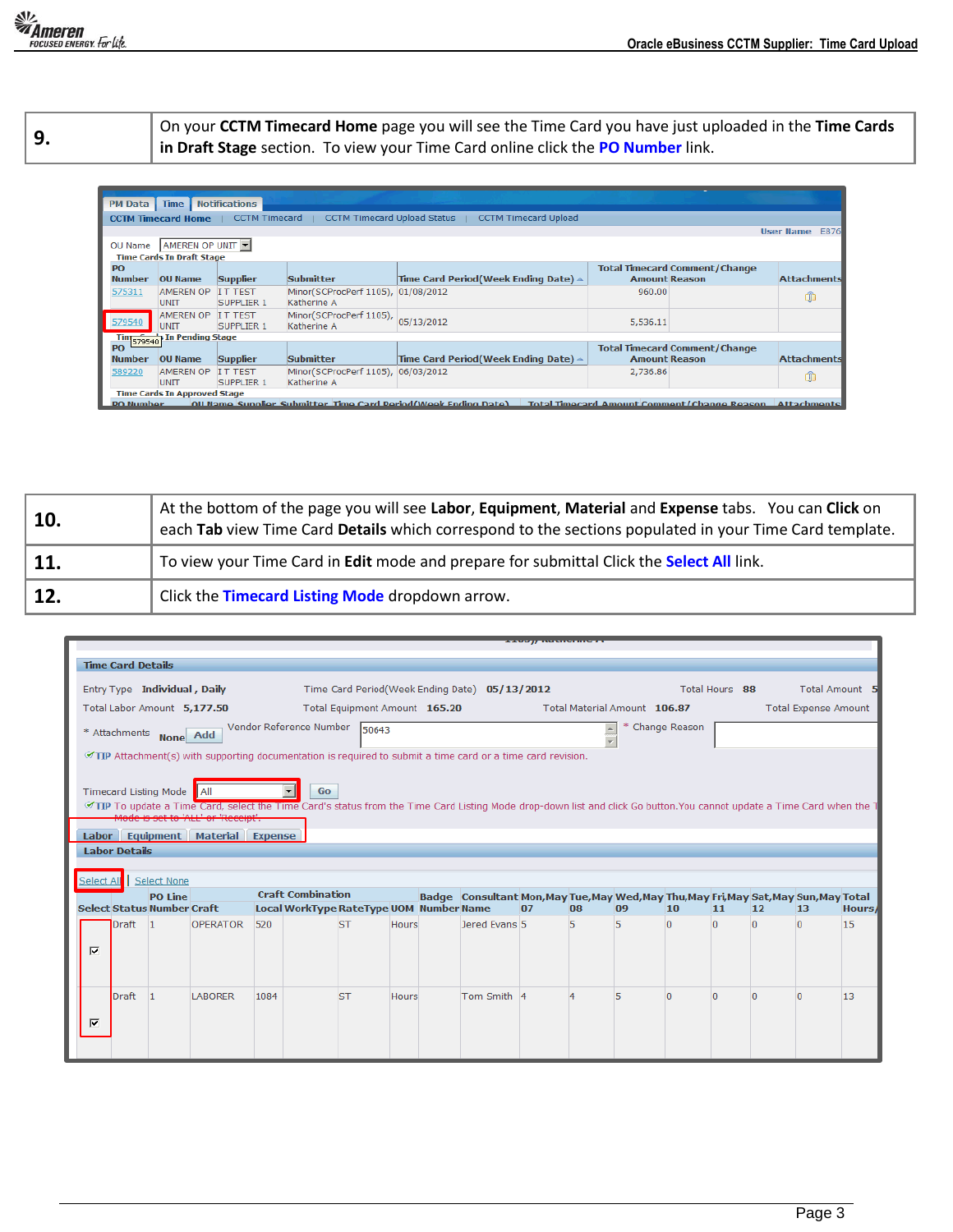*The Card Upload*<br>  **Oracle eBusiness CCTM Supplier: Time Card Upload**<br> **COUSED ENERGY.** For EXPLICE.

| - 1. 3<br>∸J. | <b>Click the Draft list item.</b> |
|---------------|-----------------------------------|
| <b>1</b>      | <b>Click the Go button.</b>       |

|                             | <b>Time Card Details</b> |                                                                             |                                                                                                            |     |                                                                     |                               |              |                                                                                                              |    |    |                              |                 |                |                  |    |
|-----------------------------|--------------------------|-----------------------------------------------------------------------------|------------------------------------------------------------------------------------------------------------|-----|---------------------------------------------------------------------|-------------------------------|--------------|--------------------------------------------------------------------------------------------------------------|----|----|------------------------------|-----------------|----------------|------------------|----|
|                             |                          | Entry Type Individual, Daily                                                |                                                                                                            |     |                                                                     |                               |              | Time Card Period(Week Ending Date) 05/13/2012                                                                |    |    |                              |                 | Total Hours 88 |                  |    |
| Total Labor Amount 5,177.50 |                          |                                                                             |                                                                                                            |     |                                                                     | Total Equipment Amount 165.20 |              |                                                                                                              |    |    | Total Material Amount 106.87 |                 |                | <b>Total Exp</b> |    |
|                             |                          | * Attachments None                                                          | Add                                                                                                        |     | Vendor Reference Number                                             | 50643                         |              |                                                                                                              |    |    |                              | * Change Reason |                |                  |    |
|                             |                          |                                                                             | TIP Attachment(s) with supporting documentation is required to submit a time card or a time card revision. |     |                                                                     |                               |              |                                                                                                              |    |    |                              |                 |                |                  |    |
|                             |                          | <b>Timecard Listing Mode</b><br>TIP To update a Time All<br>Labor Equipment | All<br>Mode is set to 'AL Approved<br><b>Draft</b>                                                         |     | Go<br>▼                                                             |                               |              | Card's status from the Time Card Listing Mode drop-down list and click Go button. You cannot update a Time C |    |    |                              |                 |                |                  |    |
|                             |                          |                                                                             | <b>INSCIENCIE</b>                                                                                          |     |                                                                     |                               |              |                                                                                                              |    |    |                              |                 |                |                  |    |
|                             | <b>Labor Details</b>     |                                                                             | Pending Approval<br>Receipt                                                                                |     |                                                                     |                               |              |                                                                                                              |    |    |                              |                 |                |                  |    |
|                             |                          | Select All Select None                                                      | Rejected                                                                                                   |     |                                                                     |                               |              |                                                                                                              |    |    |                              |                 |                |                  |    |
|                             |                          | <b>PO Line</b><br><b>Select Status Number Craft</b>                         |                                                                                                            |     | <b>Craft Combination</b><br>Local WorkType RateType UOM Number Name |                               |              | Badge Consultant Mon, May Tue, May Wed, May Thu, May Fri, May Sat, May Su                                    | 07 | 08 | 09                           | 10              | 11             | 12               | 13 |
|                             | <b>Draft</b>             | $\blacksquare$                                                              | <b>OPERATOR</b>                                                                                            | 520 |                                                                     | <b>ST</b>                     | <b>Hours</b> | Jered Evans 5                                                                                                |    | 5  | 5                            |                 |                |                  |    |
| ⊽                           |                          |                                                                             |                                                                                                            |     |                                                                     |                               |              |                                                                                                              |    |    |                              |                 |                |                  |    |

| 15. | Time Card details that do not correspond to the Craft Combinations or Rate calculations will be displayed<br>as editable fields. In the Labor and Equipment tabs you can edit PO Line Number and/or Job Number<br>(depending upon PO Type), Consultant Name, number of units/hours per day. You can also Add Crafts as<br>needed. In the Material and Expense tabs you can edit all fields and Add Another Row as needed. |
|-----|---------------------------------------------------------------------------------------------------------------------------------------------------------------------------------------------------------------------------------------------------------------------------------------------------------------------------------------------------------------------------------------------------------------------------|
| 16. | CCTM requires that you include an Attachment in the Time Card Details section when submitting a Time<br>Card. Contact the designated Approver with questions regarding what should be attached. To add the<br>mandatory Attachment click the Add button in the Time Card Details section.                                                                                                                                 |

| Entry Type Individual, Daily                                                                               | Time Card Period(Week Ending Date) 03/04/2012                        |                              | <b>Total Hours</b>        |  |  |  |
|------------------------------------------------------------------------------------------------------------|----------------------------------------------------------------------|------------------------------|---------------------------|--|--|--|
| <b>Total Labor Amount</b>                                                                                  | <b>Total Equipment Amount</b>                                        | <b>Total Material Amount</b> | <b>Total Expense Amou</b> |  |  |  |
|                                                                                                            | * Attachments <b>None</b> Add Vendor Reference Number $\sqrt{46127}$ | * Change Reason              |                           |  |  |  |
| TIP Attachment(s) with supporting documentation is required to submit a time card or a time card revision. |                                                                      |                              |                           |  |  |  |

**17.** CCTM allows a **File**, **URL** or **Text** attachment **Type**. To attach a **File**, enter **a file name** in the **Title** field (optional) and click the **Browse** button to open a **Choose File** window.

| <b>Attachment Summary Information</b> |                      |             |
|---------------------------------------|----------------------|-------------|
|                                       |                      |             |
| Title                                 |                      |             |
| Description                           |                      |             |
|                                       |                      |             |
|                                       |                      | ÷           |
| Category                              | <b>Miscellaneous</b> |             |
|                                       |                      |             |
| <b>Define Attachment</b>              |                      |             |
|                                       |                      |             |
| Type $\odot$ File                     |                      | Browse      |
|                                       |                      |             |
| $O$ URL                               |                      | File and pa |
| $C$ Text                              |                      |             |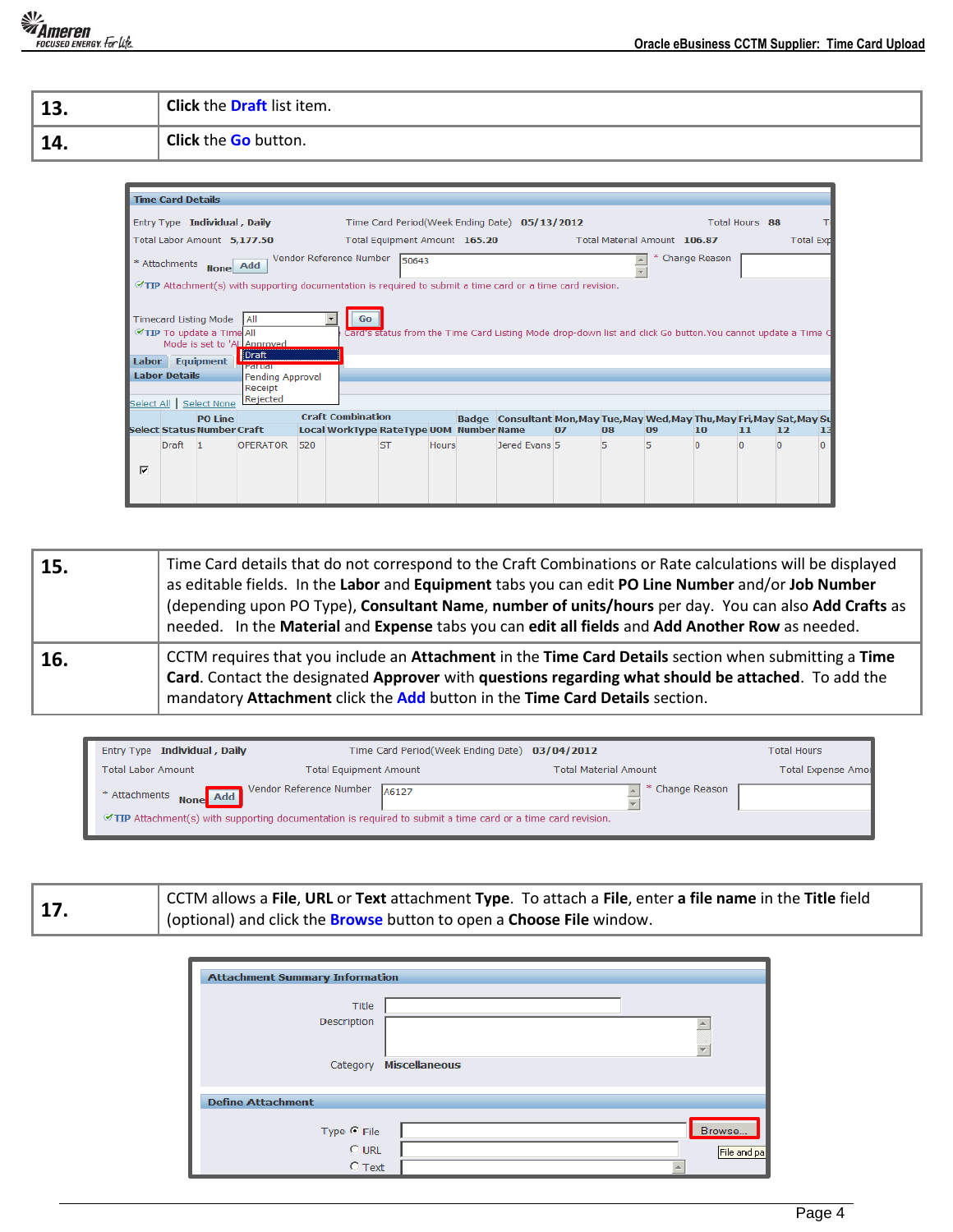## **18. Search** for and **double-click** the file you want to upload.



**19.** The **File** field will be populated. If you plan to include multiple attachments, click the Add Another button. Otherwise, click the **Apply** button, to complete one attachment. .

| <b>Notifications</b><br>Rate                                                                                              |
|---------------------------------------------------------------------------------------------------------------------------|
| CCTM File Upload Status   CCTM Create Rate Card  <br><b>CCTM Craft Code Class</b><br>CCTM Rate Search  <br>CCTM Rate Home |
| Rate: CCTM Create Rate Card >                                                                                             |
| <b>Add Attachment</b>                                                                                                     |
| <b>Add Another</b><br>Apply<br>Cancel                                                                                     |
| Desktop File/ Text/ URL<br>Add                                                                                            |
| <b>Attachment Summary Information</b>                                                                                     |
|                                                                                                                           |
| Title                                                                                                                     |
| Description                                                                                                               |
|                                                                                                                           |
|                                                                                                                           |
| Category Miscellaneous                                                                                                    |
|                                                                                                                           |
| <b>Define Attachment</b>                                                                                                  |
|                                                                                                                           |
| C:\Documents and Settings\e87693\Desktop\CCTM Over<br>Type C File<br>Browse                                               |
| $C$ URL                                                                                                                   |
| $C$ Text                                                                                                                  |

| $\vert$ 20. | Routed back to the Time Card page, a Confirmation message will indicate attachment was added successfully.             |  |  |  |  |  |  |
|-------------|------------------------------------------------------------------------------------------------------------------------|--|--|--|--|--|--|
| $\vert$ 21. | A View link is active to review attachment(s). The Add button will remain active for additional attachments as needed. |  |  |  |  |  |  |

| Confirmation<br>Time Sheet Backup attachment has been added successfully.<br><b>Time Card Main Screen</b><br>Indicates required field |                                                     |                                                                                |       |                                                                                                                                                          |
|---------------------------------------------------------------------------------------------------------------------------------------|-----------------------------------------------------|--------------------------------------------------------------------------------|-------|----------------------------------------------------------------------------------------------------------------------------------------------------------|
| <b>PO Header Details</b>                                                                                                              |                                                     |                                                                                |       |                                                                                                                                                          |
| PO Number 579540<br>PO Revision 1                                                                                                     | PO Type Time and Material<br>OU Name AMEREN OP UNIT |                                                                                | Buyer | Comments <b>CCTM Servid</b><br><b>Maintenand</b><br><b>Constructiol</b><br>iProc Type<br>Supplier Name IT TEST SUP<br><b>Minor</b> (SCPrd<br>1105), Kath |
| <b>Time Card Details</b>                                                                                                              |                                                     |                                                                                |       |                                                                                                                                                          |
| Entry Type Individual, Daily<br>Total Labor Amount 5,177.50                                                                           |                                                     | Time Card Period(Week Ending Date) 05/13/2012<br>Total Equipment Amount 165.20 |       | Total                                                                                                                                                    |
| * Attachments<br>Add                                                                                                                  | <b>/endor Reference Number</b>                      | 50643                                                                          |       |                                                                                                                                                          |